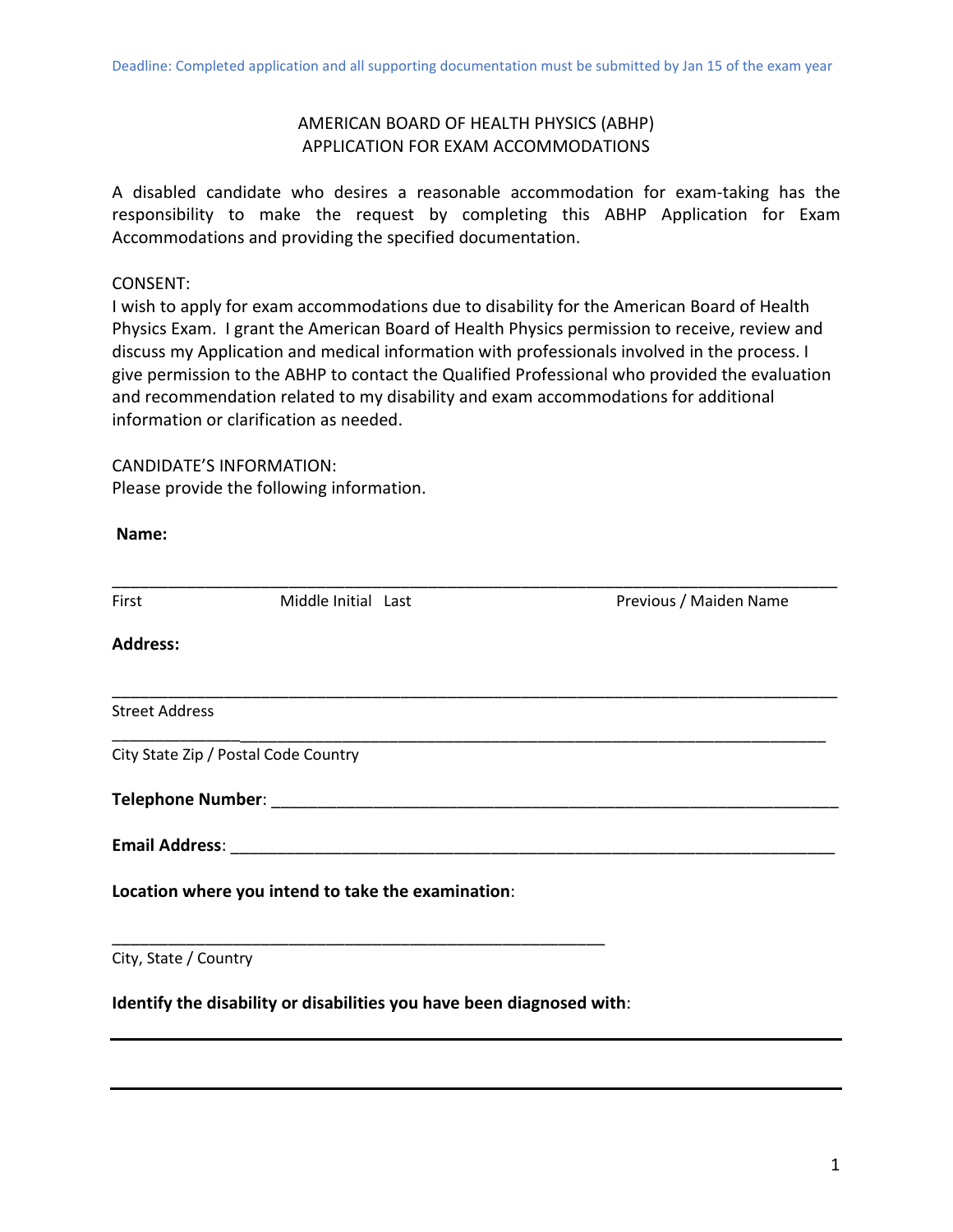### CERTIFICATION OF DISABILITY:

I certify that I have the disability or disabilities I have identified in this application and that the functional limitations from my disability impact exam-taking. I certify that a Qualified Professional has conducted a personal assessment to arrive at my diagnosis and the recommendation for accommodations for me to take the ABHP exam.

I request the following exam accommodations that are needed due to my disability. **(You may attach a separate sheet if necessary.)** 

## DOCUMENTATION REQUIREMENTS:

I understand the ABHP is required to determine the nature of my disability, the functional limitations of the diagnosed disability and the associated need for the requested exam accommodation.

Attached to this application, I have provided the following documentation prepared by a Qualified Professional:

- i. Diagnosis of a disability from an appropriate qualified professional for that particular disability (e.g., medical, psychological) and any relevant medical history or records. The professional diagnosing the disability must have personally assessed the individual and not solely relied on the review of records. (For example, a candidate diagnosed with ADHD may provide a psycho-educational assessment from a clinical psychologist to demonstrate the diagnosis and a written letter from the psychologist describing the information specified below).
- ii. This documentation is prepared by a "Qualified Professional" defined as person who has a license or other credentials in the relevant area of expertise for the candidate's disability who is able to diagnose, assess the disability and possess knowledge of its symptoms. Examples include licensed professionals such as: a doctor; psychologist or other mental health professionals; physical, occupational or speech therapist; vocational rehabilitation specialist. The Qualified Professional must submit required documentation on official letterhead and identify their credentials/licensure, such as M.D. or Psychologist and provide a method to be contacted (e.g., phone, email).